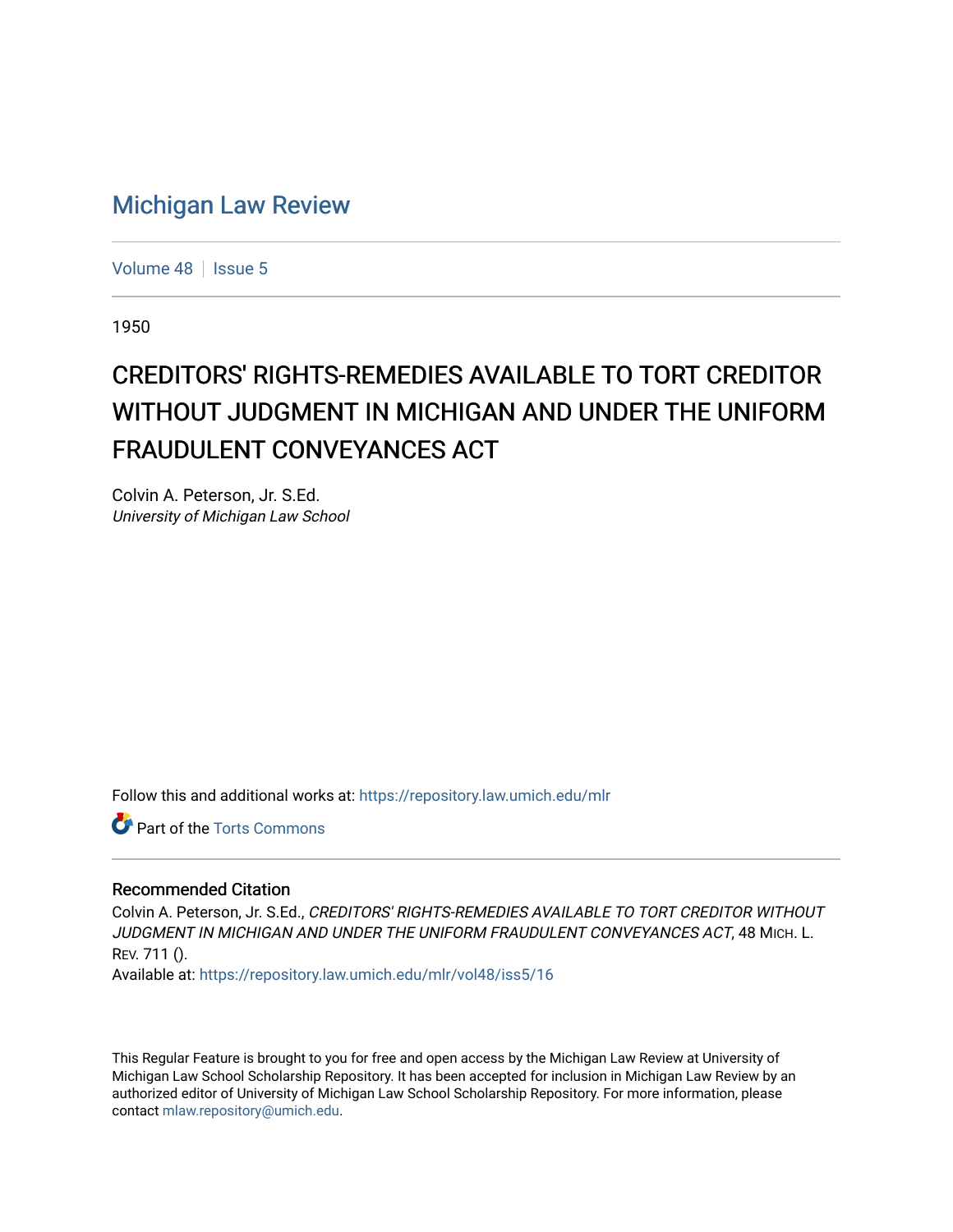CREDITORS' RIGHTS-REMEDIES AVAILABLE TO TORT CREDITOR WITHOUT JUDGMENT IN MICHIGAN AND UNDER THE UNIFORM FRAUDULENT CONVEYANCES Acr-During negotiations for settlement of a tort claim between plaintiff and X, X transferred some realty to his son, defendant. Plaintiff commenced suit against X on the claim1 and, alleging that defendant and X were jointly liable on the claim, sued defendant in equity to enjoin a prospective transfer of the property by defendant to third parties. *Held,* for defendant; equity has no jurisdiction to

<sup>1</sup> Plaintiff was successful in his suit against X, to which defendant was not made a party. Irwin v. Meese, 325 Mich 344, 38 N.W. (2d) 867 (1949).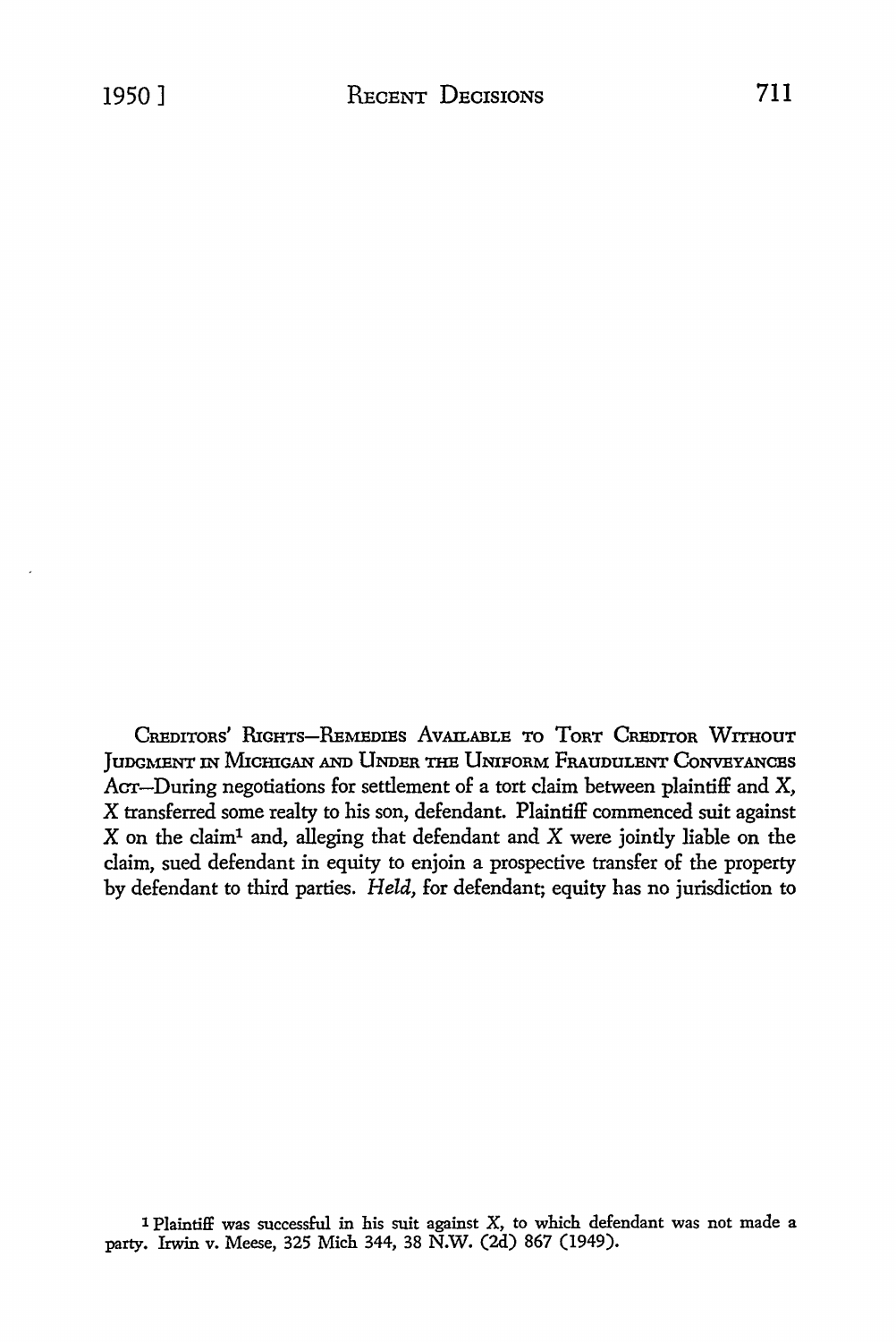enjoin the transfer of assets for a claim that is not secured by a lien or reduced to a judgment. *Irwin v. Meese*, 325 Mich. 349, 38 N.W. (2d) 869 (1949).

By the great weight of authority, in the absence of statute, equity is without jurisdiction to seize or enjoin the transfer of assets for a claim not secured by a lien on the assets or not reduced to a judgment, even though the debtor is insolvent or a suit is pending to establish the debt.<sup>2</sup> The mere existence of a debt does not create any title, equity, or trust in the debtor's property upon which the court of equity may act.3 The rule is commonly justified by the belief that to subject a debtor's property to mere unadjusted claims would expose him to hardship and harassment at the suit of avaricious creditors.<sup>4</sup> A garnishment proceeding would have been no more successful in Michigan, for garnishment does not lie in tort actions unless reduced to a judgment because prior to judgment it is impossible to determine what, if anything, is due the creditor.<sup>5</sup> However, there are two possible theories of recovery on the facts of the principal case. In the first place, plaintiff could have proceeded on the theory that the transfer from X to his son was a fraudulent conveyance. Under the Uniform Fraudulent Conveyances Act, a conveyance may be set aside if it was made with the actual intent to hinder, delay, or defraud creditors.<sup>6</sup> This includes tort creditors without judgment.<sup>7</sup> The actual intent to defraud may be inferred from the circumstances, called ''badges of fraud."8 Where the transaction takes place between relatives,

<sup>2</sup>Smith v. Manning, 155 Ga. 209, 116 S.E. 813 (1923); Uhl v. Dillon, 10 Md. 500 (1857). In exceptional circumstances equity may take jurisdiction. Earle v. Grove, 92 Mich. 285, 52 N.W. 615 (1892). See generally, Sequestration in Equity, 116 A.L.R. 270 et seq. (1938).

 $3$  "It is only by ... liens that a creditor has any vested or specific right in the property of his debtor. Before these liens are acquired, the debtor has full dominion over his property; he may convert one species of property into another; and he may alienate to a purchaser." Moran v. Dawes, Hopk. Ch. (N.Y.) 365 at 367 (1825). See 1 GLENN, FRAUDULENT CONVEYANCES AND PREFERENCES §9 (1940).

<sup>4</sup>Shufeldt v. Boehm, 96 ill. 560 (1880). But due to the failure of equity to act, statutes relating to attachment and garnishment have been enacted to provide relief in these situations, with appropriate safeguards. See 116 A.L.R. 270, 277 (1938).

<sup>5</sup>22 Mich. Stat. Ann. (1938) §27.1855. See Dinius v. Bolibrzuch, 270 Mich. 618, 259 N.W. 156 (1935); Talbert v. Solventol Chemical Products, Inc., 304 Mich. 557, 8 N.W. (2d) 637 (1943). The argument that the amount due is not determinable without judgment is not compelling, however, for in the same situation attachment lies. See infra, note 14.

6 U.F.C.A. §7; 19 Mich. Stat. Ann. (1937) §26.887. Furthermore, the same language is found in 19 Mich. Stat. Ann. (1937) §26.971 [the equivalent of N.Y. Rev. Stat. (1828) tit. III, §1] and has been construed to include the conception of constructive intent, as distinguished from actual intent. Detroit, Bay City & Western R. Co. v. Lavell, 224 Mich. 572, 195 N.W. 58 (1923).

<sup>7</sup>U.F.C.A. §1; 19 Mich. Stat. Ann. (1937) §26.881, defines creditors as those having "any claim, whether matured or unmatured, liquidated or unliquidated, absolute, fixed or contingent." This is generally construed to include ordinary tort creditors. Gatto v. Boyd, 137 Misc. 156, 241 N.Y.S. 626 (1930); Iden v. Huber, 259 Mich. 3, 242 N.W. 818 (1932). See 119 A.L.R. 949 (1939); **1** GLENN, FRAUDULENT CONVEYANCES AND PREFERENCES §76 (1940).

<sup>8</sup> "The only method of determining actual intent is by a consideration of the circumstances surrounding the transaction. Surrounding circumstances which usually accompany an intent to hinder, delay, or defraud creditors and from which fraud may be inferred are called 'badges of fraud.'" Bentley v. Callie, 289 Mich. 74 at 77-78, 286 N.W. 163 (1939).